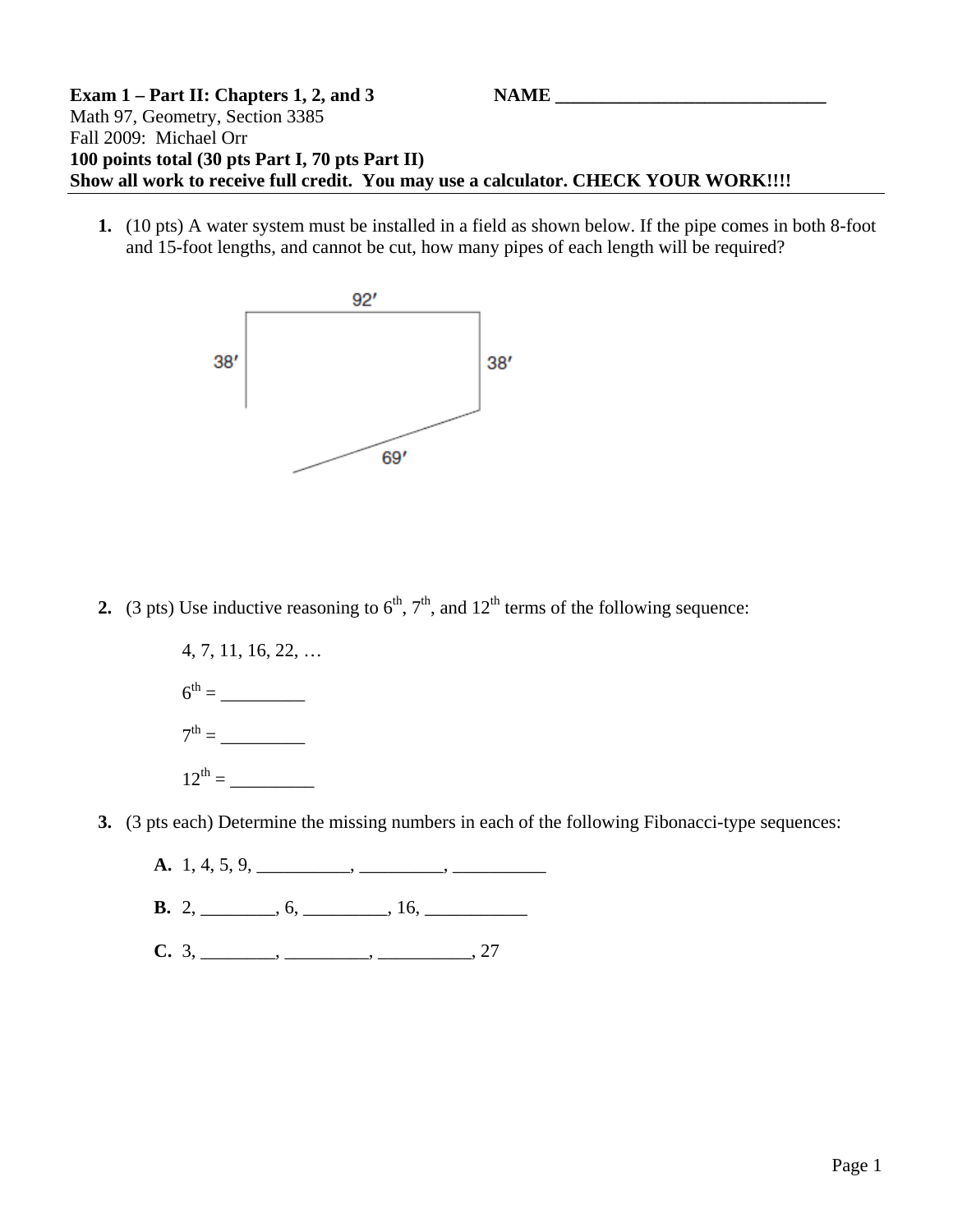**4.** (8 pts) In the figure,  $m\angle FAB = 30^\circ$ ,  $m\angle CAB = 66^\circ$ ,  $m\angle GAD = 23^\circ$ ,  $\overline{BA} \perp \overline{EA}$ , and *G* and *F* are collinear.



- **A.** What type of angle is ∠*AFB* ?
- **B.** Are ∠*FAC* and ∠*BAG* supplementary?
- **C.** What is  $m \angle DAE$ ?
- 5.  $(6 \text{ pts})$  Convert  $29.11^{\circ}$  to degrees and minutes.

**6.** (10 pts) Water is flowing along a stream at the rate of 1200 gallons per minute. What is the rate in liters per second? Round to the nearest hundredth. (Remember there are 4 quarts in a gallon and 1.057 quarts in a liter).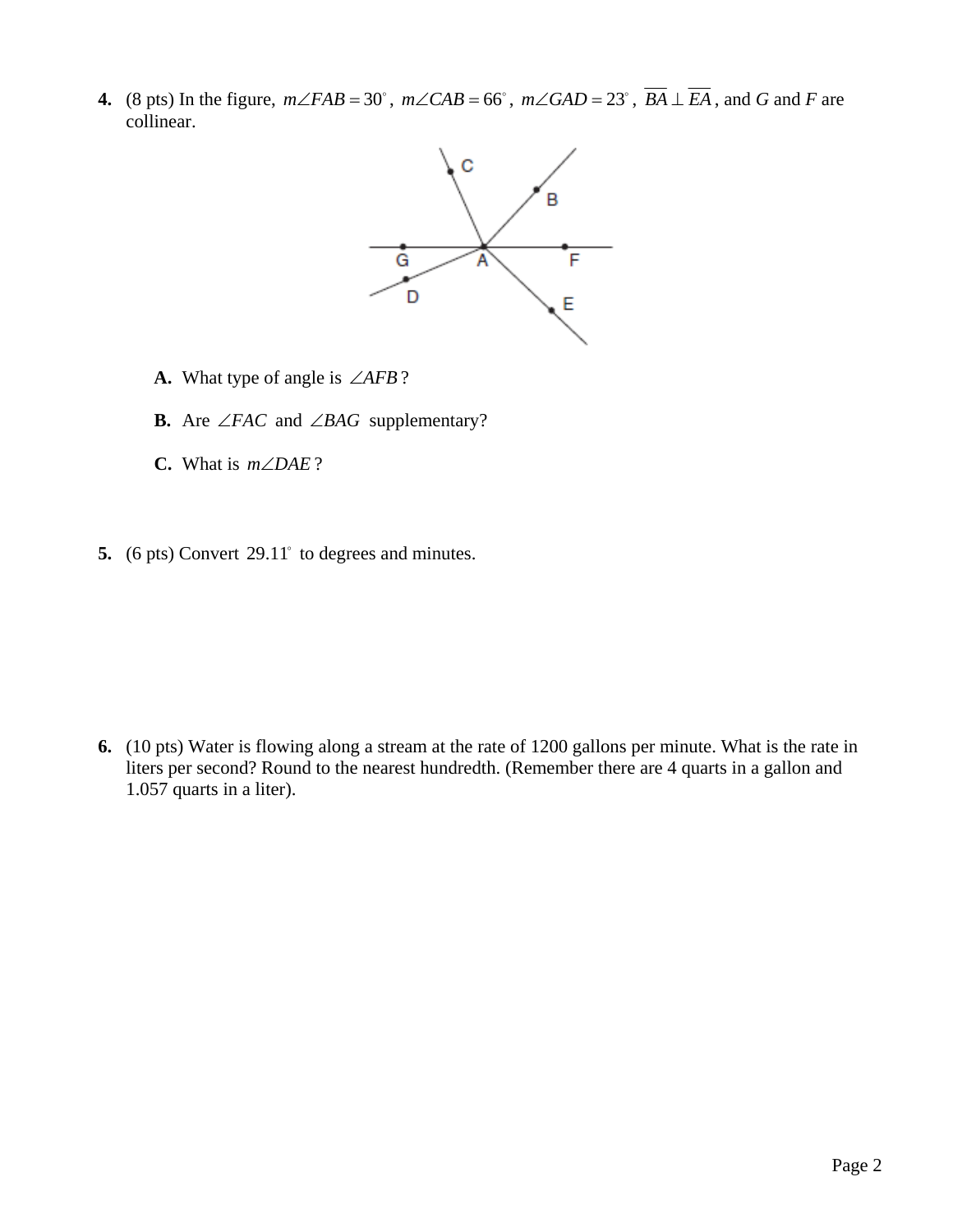**7.** (8 pts) A large rectangular flower planter is 4 ft by 1.5 ft by 9 ft. Potting soil comes in ½ cubic yard bags. How many bags of potting soil are needed to completely fill the planter? (3 ft = 1 yard)

**8.** (8 pts) Determine the area of the figure shown:



**9.** (8 pts) What is the surface area of the rectangular prism shown below?